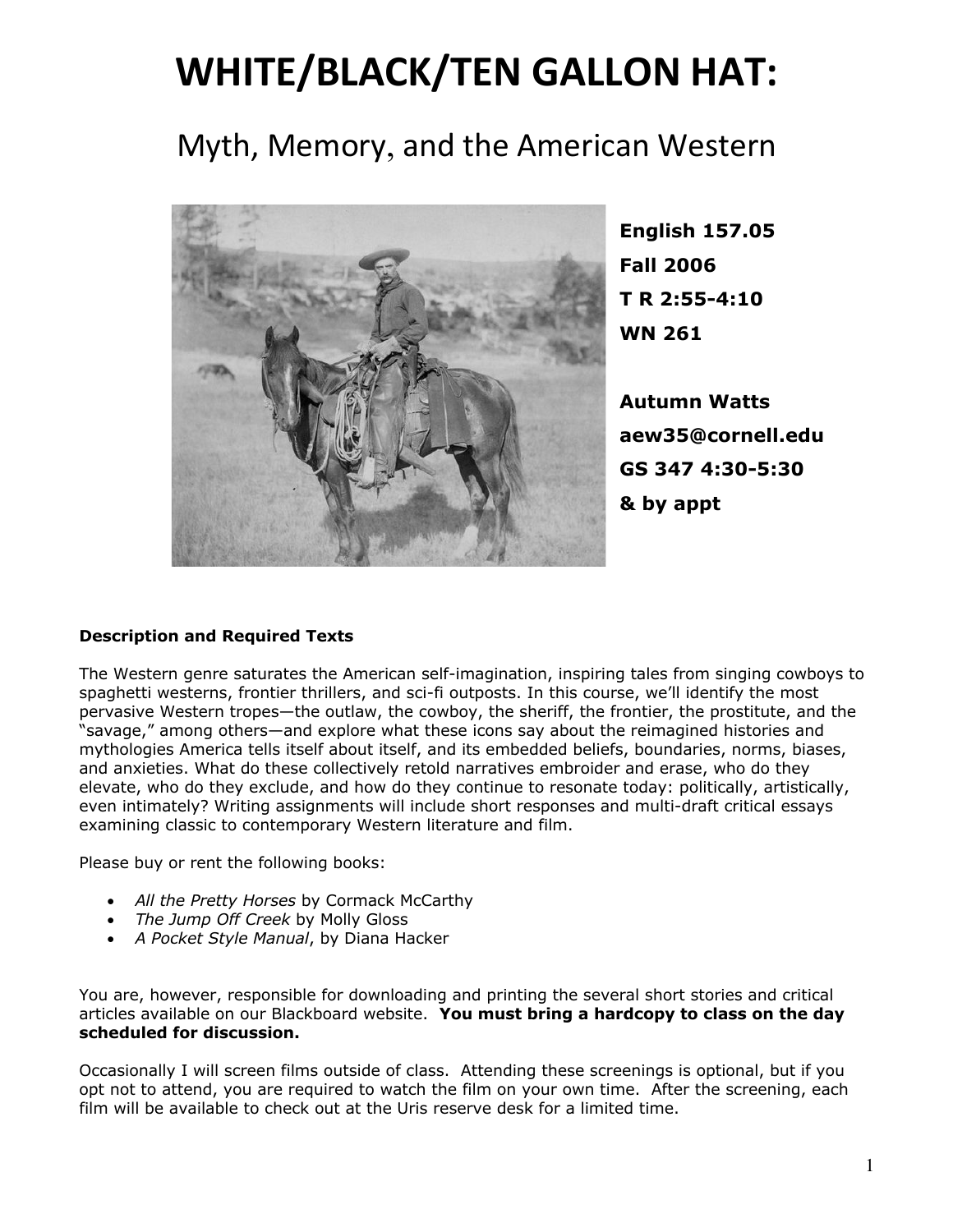# **Course Goals**

The primary goals for this course are twofold:

- *Muscular Reading.* We will move beyond passive reading (reading for entertainment, escapism, or because we "have to,") to an active, thoughtful, exploratory reading that opens up the text on thematic, stylistic, and conceptual levels.
- *Muscular Writing***.** Like any other specialized field, academic writing has its own tools of the trade. This course is designed to provide you with a good beginner's kit, which you will continue to use and hone throughout your academic career. As with all skills, proficiency follows through repetition and practice, practice, and more practice. Oh yes, and practice.

By the close of this semester I aim to equip you with the following writing powertools:

- 
- Fertile pre-writing Sharp presentation<br>• Provocative questioning Brawny language • Provocative questioning
- 
- Aggressive revision Grammar savvy
- 
- 
- Reckless drafting **•** Eagle-eye proofreading
	-

#### **Course Work**

As well as regular readings and in-class activities, your required work for the course will include the following:

- **Essays.** You will write six essays, four of which will include the following steps:
	- A) a first draft (which you will workshop with peers in class)

B) a second draft (after peer feedback) with self-evaluation. Self-evaluations are a brief (1/2-1 page) response to your own work: what you think works well, what you think could stand improving.

C) a third draft (after my feedback) with another self-evaluation. This evaluation will respond to my comments: what helped, what didn't.

*Please remember to:*

- $\checkmark$  Double space, with 1 inch margins
- $\checkmark$  Use Times New Roman 12 point font
- $\checkmark$  Number your pages and staple them in the upper left corner
- $\checkmark$  Include your name, my name, the course, the assignment, date, and essay title
- $\checkmark$  Proofread and spell check every draft

Essays that are not correctly formatted, or revisions that do not include a self-evaluation, will lose  $V_2$ letter on the final essay grade.

- **Extended Revision.** You will extensively revise an advanced draft of an essay (which I will have commented on) of your choice, including expanded sources, MLA, APA, or the format of your field, and further development of your ideas.
- **Peer Workshop.** As a discourse community member, your thoughtful, constructive feedback on your peers' work develops both of your skills in writing and reading, and offers valuable insight. *Drafts must be distributed to your peer workshop circle by the class before a Peer Workshop is scheduled*. On Peer Workshop days, you must come to class prepared with a peer letter for each workshop circle member. You will have the opportunity to work with your Peer Workshop circle throughout both preliminary and advanced stages of your essay.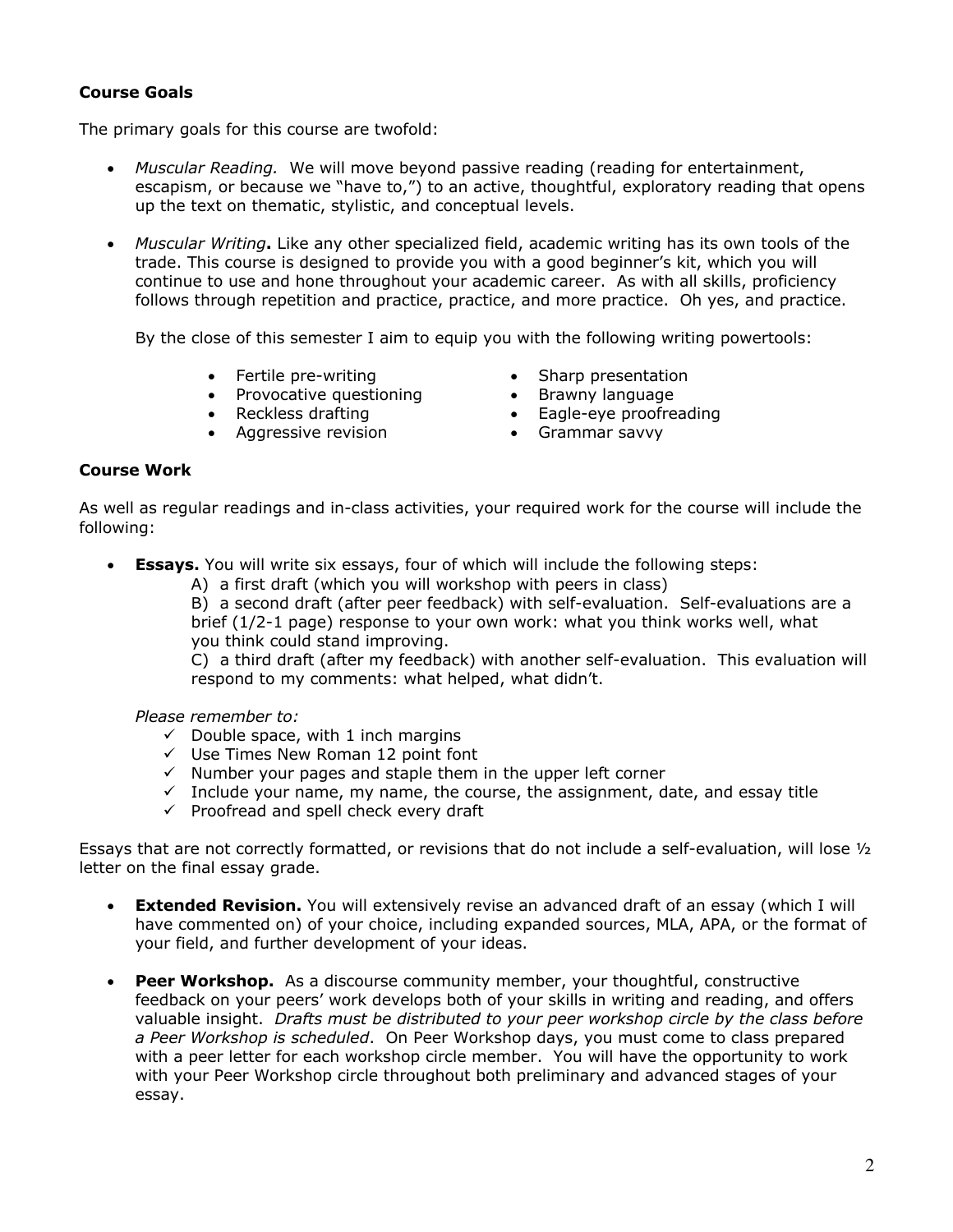- **Reading Responses.** Each week, you will informally but critically respond to the assigned readings, in 1-2 paragraphs (at least 250 words) and post them to the online Blackboard Discussion Board (due by 8am the day the reading is scheduled for discussion) at www.blackboard.cornell.edu.
- **Discussion Leadership.** With a partner, you will co-lead at least one class discussion on assigned readings. In preparation for this, you'll compose provocative discussion questions, which you will turn in to me the class session before your discussion day.
- **Conferences.** Twice during the term you will meet with me for mandatory individual conferences.
- **Portfolio**. At the end of the semester you will compile your essays into a final portfolio, which will include a final self-evaluation on your work for the course.

#### **Participation**

As this is a seminar course, much of our in-class time will be devoted to extensive class discussion. Your participation in this ongoing dialogue is critical; the class will benefit, your peers will benefit, and you will benefit. In this regard, you have a responsibility to each other and to yourselves (the discourse community) as much if not more than as to me.

Toward this end, please come to class on time! Chronic tardiness will affect your participation grade, and being 10 minutes late counts as one absence.

#### **Attendance**

Absences disrupt the course pace, weaken the discourse community, alarm the instructor, and are only excused by *documented medical or family emergency.* You may miss up to two classes without penalty, but after that, each unexcused absence will negatively impact your final grade by ½ of a letter for regular class days, or **one full letter for peer workshop days**.

In the case of an absence, excused or otherwise, please do not contact me for missed work; it is your responsibility to keep up with the class. Assignments and most handouts will be posted on Blackboard, and you can contact your peer circle for the rest.

# **Grading Policy**

Grades will be based on essays, regular attendance, timely completion of all coursework, active participation in discussions, prepared discussion leadership, engagement with the text, thoughtful, respectful discourse with peers, and sincere effort to improve your own writing.

- Essays: 60%
- Participation: 30%
- Other: 10%

#### **Late Assignments**

Barring documented medical or family emergencies, coursework deadlines will not be extended under *any* circumstances*.* I mean this. Late work will lose one full letter grade for each day past the deadline, including weekends. This is a fast-paced, interdependent, writing-intensive course, and as such, falling behind disrupts the course and overwhelms you.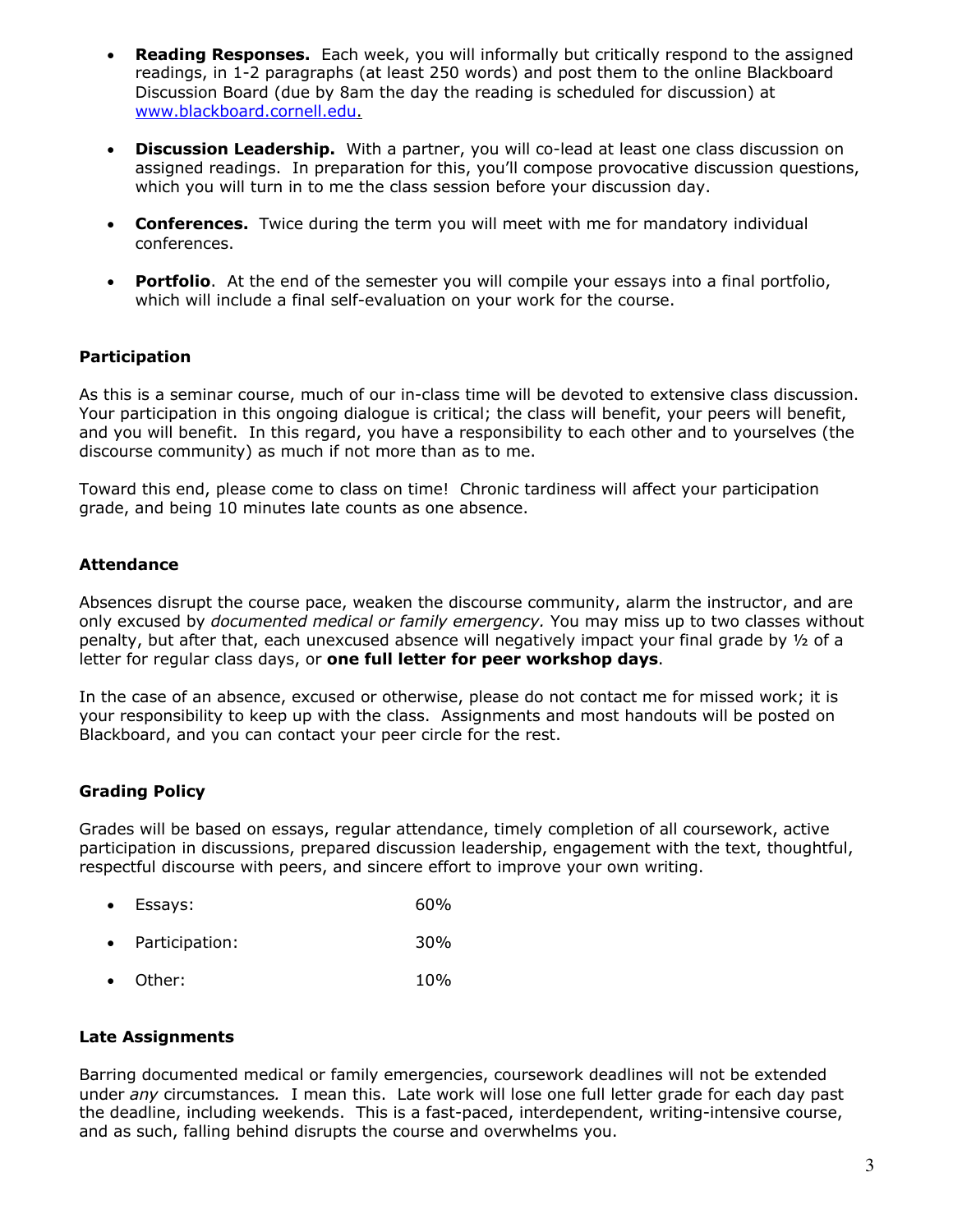#### **Respecting Boundaries**

I have zero tolerance for racist, sexist, classist, or homophobic comments, and purposefully negative or disparaging behavior towards anyone in this class. This does not mean we can't: disagree, make mistakes, blurt out something accidentally rude, ask silly or uncomfortable questions, expose our ignorance, or get cranky at each other. This *does* mean that we will strive for respect, patience, empathy, sincerity, and a willingness to give each other the benefit of the doubt. Anyone who chooses not to honor the professional, respectful behavior expected in this classroom will be asked to leave. Period.

# **Plagiarism and Academic Integrity**

Plagiarism, or academic theft, is passing off someone else's work as your own. Regardless of your background, you are responsible for not plagiarizing and will be held accountable if you do. See the sections in Cornell's *Policy Notebook* on the "Code of Academic Integrity" and "Acknowledging the Work of Others." Plagiarism will be prosecuted, it could permanently affect your academic record, and will flunk you in this course.

The "Code of Academic Integrity" is available at http://cuinfo.cornell.edu/Academic/AIC.html. After reading the *Code* thoroughly, I strongly advise that taking the quiz offered at that site to see how well you have interpreted what you read. If you have questions at any time about what constitutes plagiarism or whether something should be cited, err on the side of caution or consult me directly.

# **Privacy**

All student writing for this course may be read and shared by all members of this class, as well as Cornell faculty. I may share segments of student essays with the rest of the class to illustrate certain writing techniques; however, I will strive to the best of my ability to keep the authors' identity anonymous. Please let me know if you are uncomfortable with this policy.

# **Students with Disabilities**

In compliance with the Cornell University policy and access laws, I am available to discuss appropriate academic accommodations that may be required for students with disabilities. Requests for academic accommodations are to be made during the first three weeks of the semester, except in unusual circumstances. Students are encouraged to register with Student Disability Services (SDR) to verify their eligibility for appropriate accommodations. More information about SDR, including an online registration form, may be found at http://www.cit.cornell.edu/campus/sds/

# **Open Door Policy**

I encourage you to contact me or visit my office if you have any questions or concerns about your work in this course, or other general issues. I am always happy to meet with you individually or suggest referrals, if your needs fall outside my professional scope. If, for any reason, you experience a serious emotional or psychological crisis, and need immediate assistance, please contact Gannett Counseling and Psychological Services (CAPS): 255-5208